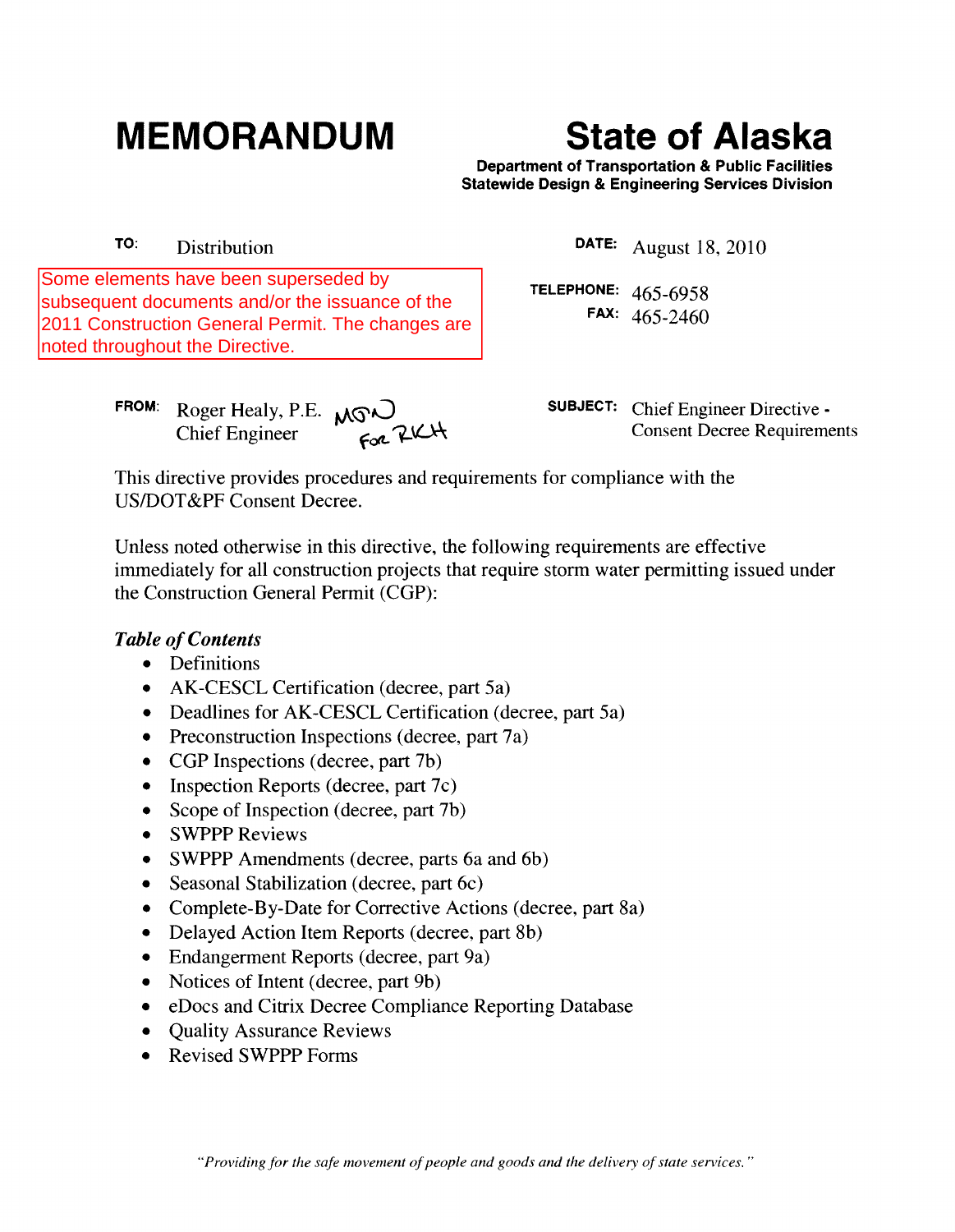# *Definitions for this Directive*

- Project Engineer: DOT&PF or consultant employee in primary charge of administering a DOT&PF construction project, and with signature authority delegated according to the requirements of the CGP
- Regional Stormwater Specialist: DOT&PF employee who provides regional guidance and support for stormwater compliance issues, and who coordinates or performs quality assurance reviews for CGP permitting and USA/DOT&PF Consent Decree requirements
- Stormwater Inspector: DOT&PF or consultant employee assigned by the Project Engineer to conduct the stormwater inspections (The Project Engineer may also assume the responsibility of the Stormwater Inspector)
- Superintendent: The Contractor's authorized representative in responsible charge of the work, who is duly authorized by the Contractor, according to the requirements of the CGP. The Superintendent has responsibility and authority for the overall operation of the Project and for Contractor furnished sites and facilities directly related to the Project
- SWPPP Manager: The Contractor's qualified representative responsible for CGP compliance, implementing the SWPPP, updating the SWPPP, supervising erosion and sediment control, monitoring construction activities, and with authority to suspend work and implement corrective actions
- SWPPP Preparer: Contractor's qualified employee, subcontractor, or consultant tasked to prepare the SWPPP and perform the Preconstruction Inspection

# *AK-CESCL certification*

Throughout this directive, the term AK-CESCL includes current AK-CESCL certification issued under the AK-CESCL Memorandum of Understanding, and current certification under one of the following three Acceptable Equivalent Certifications:

- CPESC, Certified Professional in Erosion and Sediment Control
- CISEC, Certified Inspector in Sediment and Erosion Control
- CESCL, Washington Department of Ecology Certified Erosion and Sediment Control Lead 2011 CGP does not allow for WA-CESCL; no longer a valid equivalent certification.

DOT&PF and consultant employees that are already in the three positions listed below must have current AK-CESCL certification prior to assignment on any construction project that requires a CGP Notice of Intent (NOI):

- Project Engineer
- Regional Stormwater Specialist
- Stormwater Inspector

Before assigning DOT&PF or consultant personnel to these positions, assure their name, certification type, certification number, and certification expiration date are recorded on the Decree Compliance Reporting Database.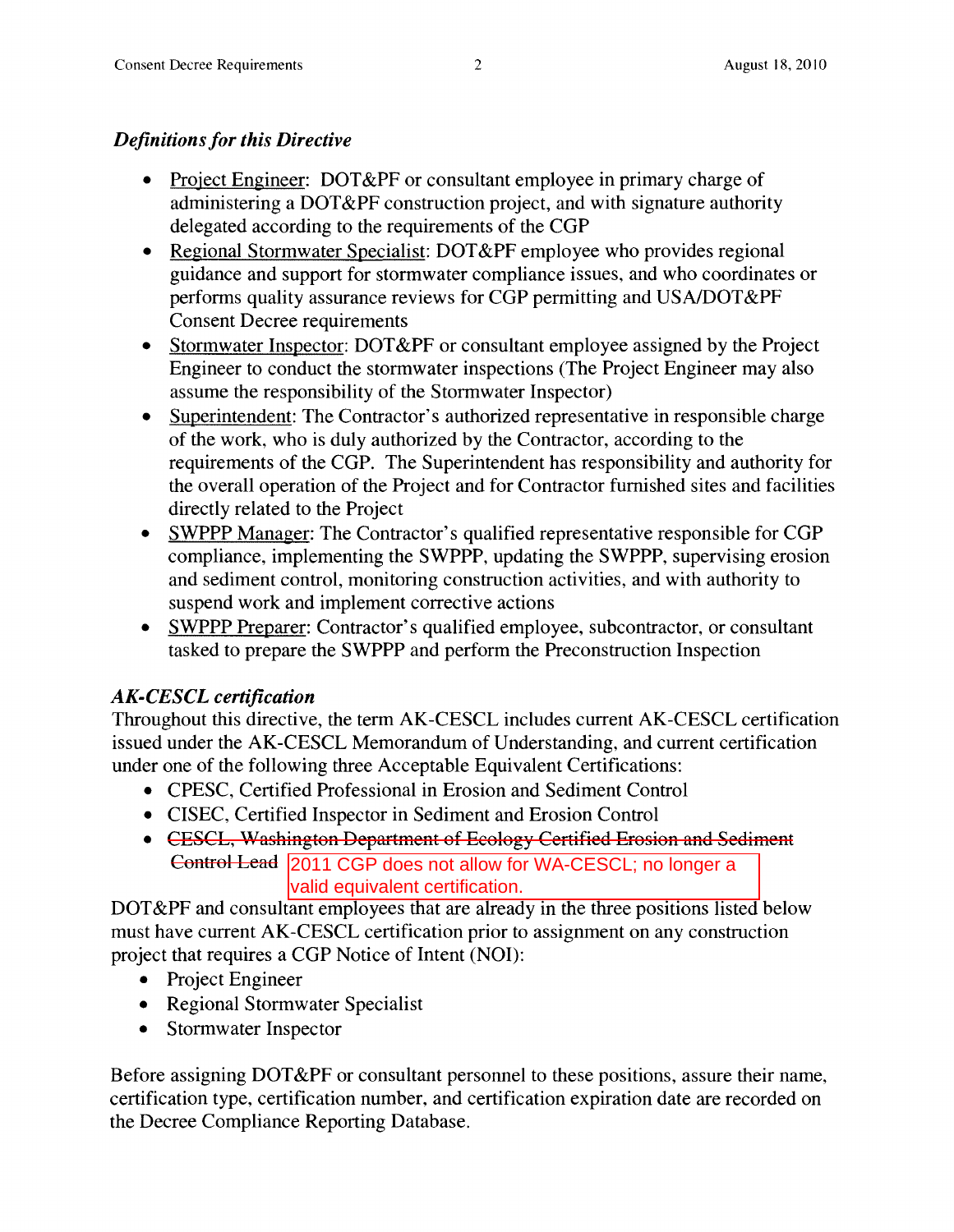#### *Deadlines for AK-CESCL certification for New, Transferred, and Reassigned DOT&PF and Consultant Employees*

Project Engineer and Regional Stormwater Specialist positions;

- A new, transferred, or reassigned employee or consultant must not perform any duties related to the CGP or the Consent Decree until they are AK-CESCL certified or have completed DOT&PF's online Stormwater Training (Online Stormwater Training is not currently available. An announcement will be made when it is available)
- New, transferred, and reassigned employees or consultants who are not currently certified must be AK-CESCL certified within six months of hire, transfer, or reassignment
- A new, transferred, or reassigned employee or consultant who is unable to become AK-CESCL certified within the first three months of hire must complete DOT&PF's online Stormwater Training as interim training prior to their  $90<sup>th</sup>$ calendar day in that position

Stormwater Inspector positions;

• An employee or consultant must not conduct stormwater inspections or any other duties related to the CGP or Consent Decree without current AK-CESCL certification.

# *Preconstruction Inspections*

Preconstruction Inspection requirements are applicable for all projects awarded after November 15,2010.

A Preconstruction Inspection must be conducted on all projects meeting the following region specific conditions;

- Northern and Southeast Regions All projects with ground disturbance greater than or equal to 5 acres
- Central Region (accessible by the contiguous road system)  $-$  All projects with ground disturbance greater than or equal to 1 acre
- Central Region (not accessible by the contiguous road system)  $-$  All projects with ground disturbance greater than or equal to 5 acres

Conduct the Preconstruction Inspection according to contract requirements, before ground disturbing activities begin. The Preconstruction Inspection must be conducted by the SWPPP preparer and an employee of the Contractor. If the SWPPP Preparer is an employee of the Contractor, no additional persons from the Contractor are required to attend. Project staff will be invited, but their attendance is not mandatory.

The Preconstruction Inspection must identify or verify opportunities for phased construction activities, appropriate BMPs and their sequencing, and sediment controls to install at the site prior to commencing construction activities. Use Form 25D-106 for the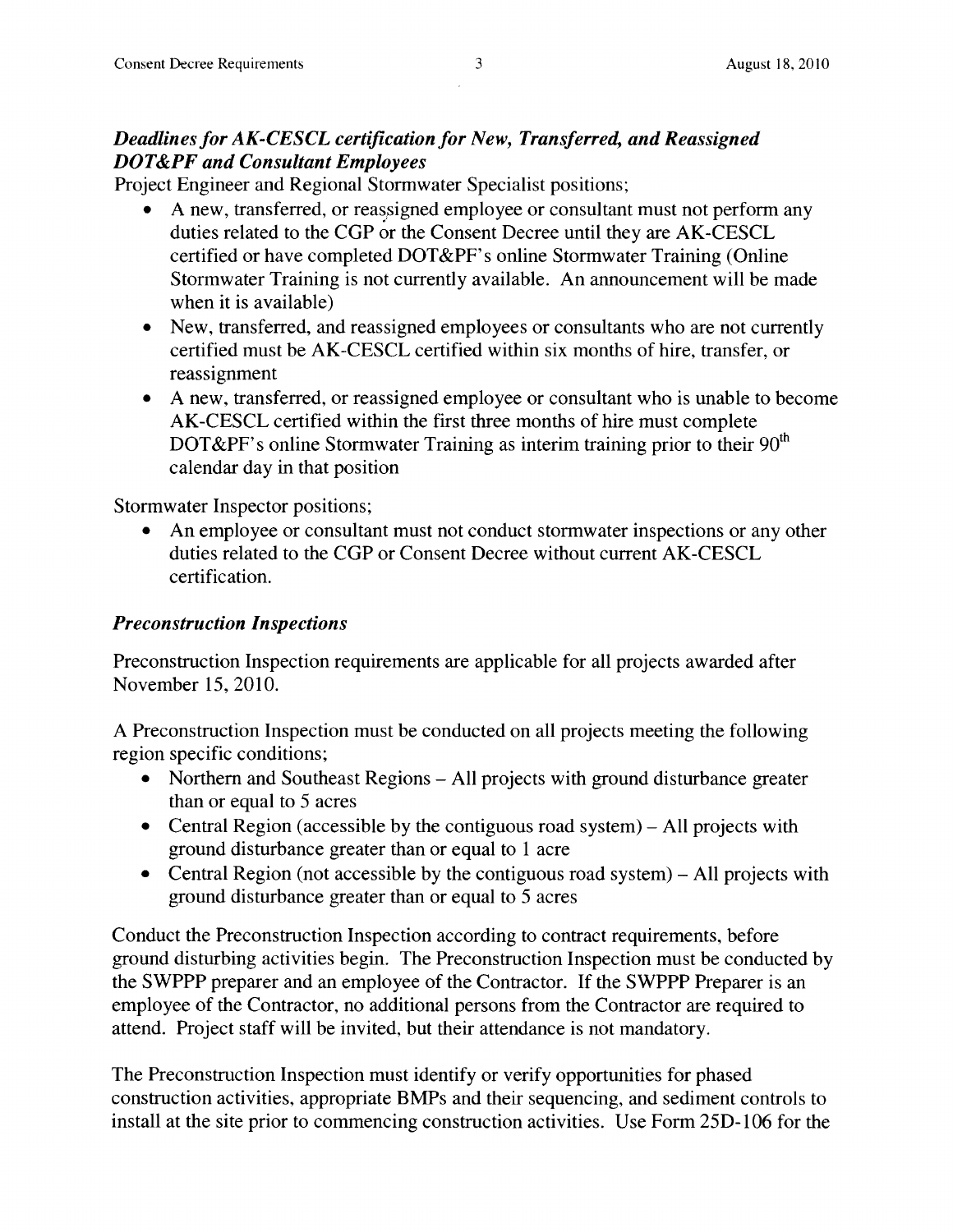SWPPP Preparer to document the inspection, the inspection findings, and the persons attending the inspection.

If the Preconstruction Inspection is conducted after the SWPPP has been prepared, the SWPPP must be amended before ground disturbing activities begin and must include necessary changes identified during the inspection.

#### *CGP Inspections*

Unless impracticable, all required SWPPP inspections (except the Preconstruction Inspection) must be jointly performed by the SWPPP Manager and the Stormwater Inspector. When joint inspection is impracticable, the party completing the inspection must submit the Inspection Report to the absent party, within three calendar days if the report contains Action Items, or as soon as possible if there are no Action Items noted.

#### *Inspection Reports*

The SWPPP Manager must review the Inspection Report with the Stormwater Inspector to check for and correct any errors or omissions. The Superintendent should check for errors or omissions prior to signing/certifying the report.

The Superintendent and the Project Engineer must both sign/certify the Inspection Reports. This authority cannot be delegated. The Superintendent must sign/certify the report on the day the inspection is completed. The Project Engineer must sign/certify the report within three days of completing the inspection. Superseded by Form 25D-100 Instructions, Deadline superseded by Form 25D-100 Instructions, Sect. 1.6, dated 5/19/2011.<br>
Er must review the Inspection Report with the Stormwater Inspector<br>
rect any errors or omissions. The Superintendent should check for<br>
rorior t

After the Superintendent signs/certifies the Inspection Report, the Project Engineer may coordinate with the Superintendent to review and correct any errors or omissions before the Project Engineer signs/certifies the report. Corrections are limited to adding missing information or correcting entries to match field notes and conditions present at the time the inspection was performed. Inspection findings that identify BMP problems, required maintenance, or required corrective action must be reported as observed during the inspection, and may not be changed or revised later in the Inspection Report. If inspectors did not review an area required to be inspected, a BMP, or any other element of the SWPPP on inspection day, the information cannot be added to the report later. Changes made to an Inspection Report must be initialed and dated by the Superintendent, at each location on the Inspection report where a change was made, before the Project Engineer signs/certifies the report.

If errors or omissions in the Inspection Report are discovered after both the Superintendent and Project Engineer have signed/certified the report, it must be reported on the Decree Compliance Reporting Database and an explanation provided. If the error or omission is identified before the next scheduled inspection, complete a supplement to the Inspection Report that addresses only the omitted or erroneous portions of the original report. The Superintendent and Project Engineer must both sign/certify the supplement.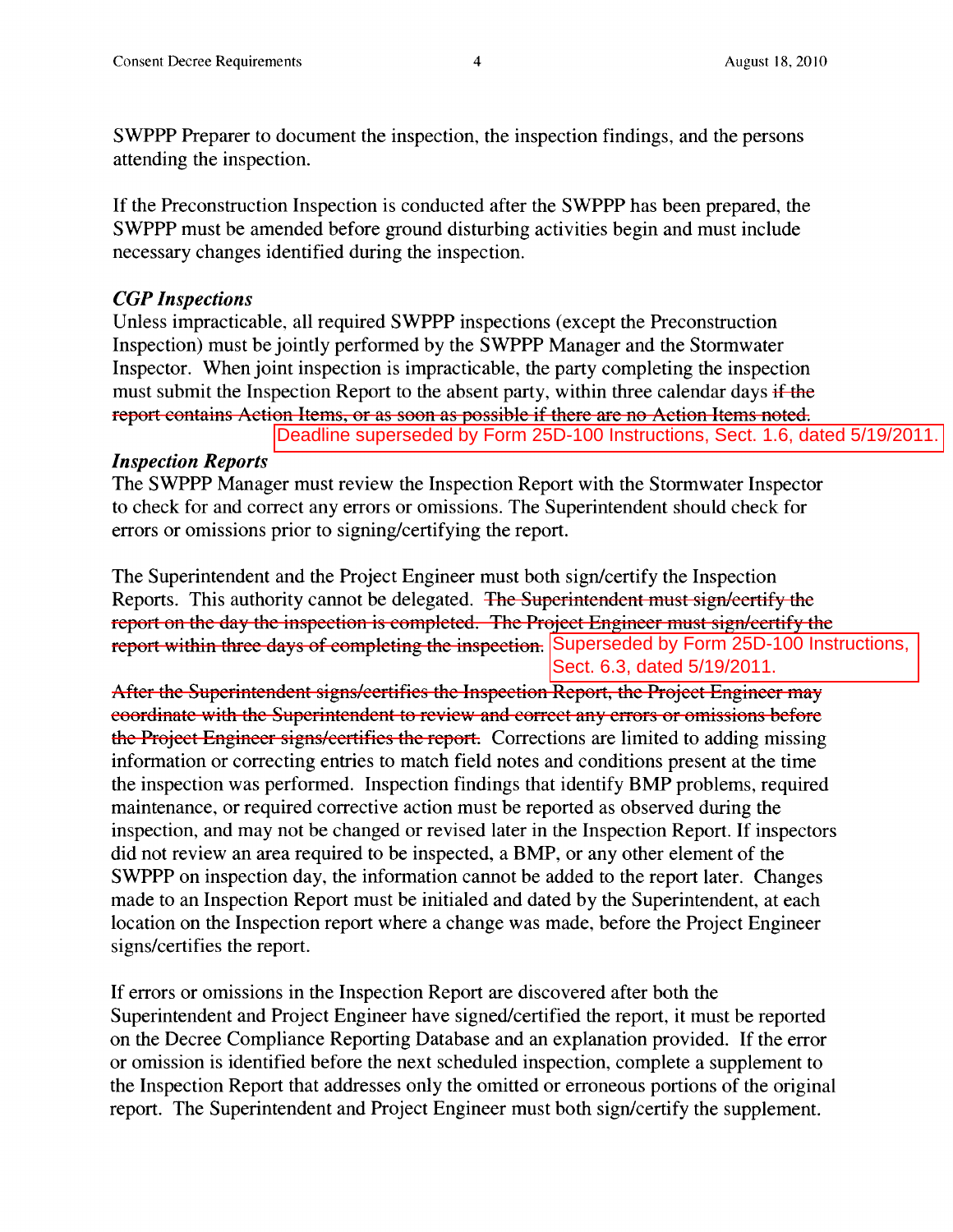List the supplement, in the Decree Compliance Reporting Database, as the corrective action for the non-compliance issue.

If the error or omission is identified during the next regular scheduled inspection, it must be reported on the Decree Compliance Reporting Database and an explanation provided. Ensure the current report is correct and complete, and note the current report as the corrective action for the original non-compliance issue.

 $\emph{Scope of Inspection}$  <mark>must include those areas listed in the 2011 CGP Part 6.4</mark> The inspection must include all BMPs and the following locations: This section superseded by 2011 CGP. Scope of Inspection

- areas disturbed by construction activity
- areas used for storage of exposed materials
- areas where pollutants may enter stormwater conveyance system (i.e. discharge points)
- locations where vehicles enter or exit the site

# swppp *Reviews*

Promote best practices and project phasing to limit or reduce total area of disturbed land. Promote successive clearing that requires stabilization of specific areas or phases before additional areas may be cleared or otherwise worked to expose erodible soils. Specifically consider stabilization requirements included in revised Section 641 specifications. Consider stabilization before freeze-up if construction is not planned to continue after freezing conditions are expected.

# *SWPPP Amendments*

All SWPPP amendments must be reviewed, dated, and approved in writing by AK-CESCL Certified ADOT &PF staff, consultant, or Contractor.

The Contractor must document the amendment and amendment approval by:

- SWPPP Plan or Narrative Sheet;
	- o Mark-up the plan sheets or narrative, or insert additional page(s)
	- o Label the amendment number and the date it is approved.
- SWPPP Amendment Log (Form 25D-114);
	- o Record the amendment number, date, and page number of the revised or inserted narrative or plan sheet
	- o Sign the entry with full name of the approving person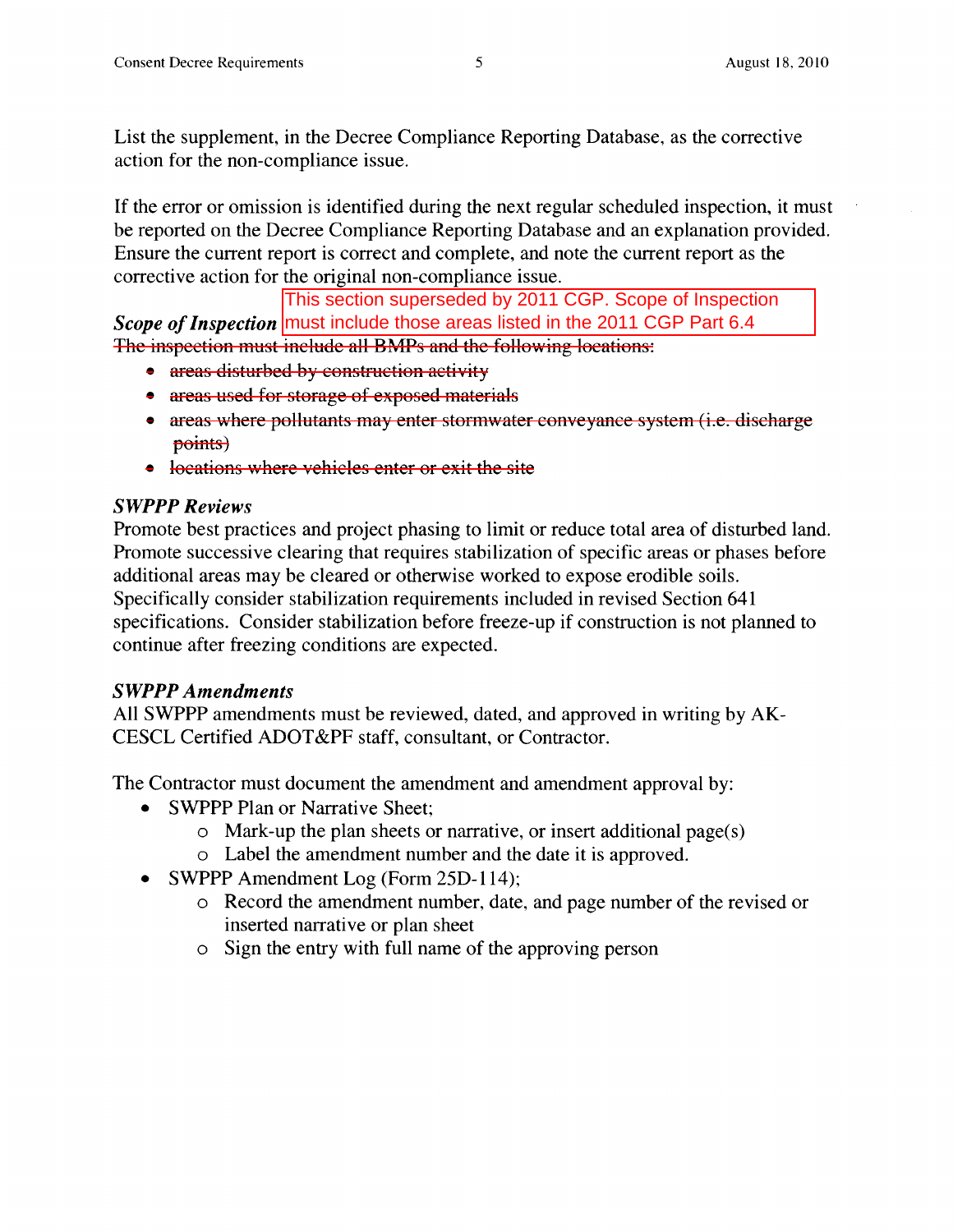- Added or Revised BMP:
	- o Include the BMP source manual or publication citation including title, author, publisher, date (example: Appendix F Alaska SWPPP Guide, Alaska DOT&PF, October 2001)
	- o If the BMP was designed specifically for the project (and does not have a source manual or publication that can be cited), include the following statement in the amendment: "No published BMP manual was used for this design." In this case, the BMP description must be thorough, including the design (text and/or drawings) and requirements for placement.
- If the amendment is associated with a corrective action;
	- o Reference the corrective action number on the amendment and on the Amendment Log (Form 25D-114), and include the amendment number on the Corrective Action Log (Form 25D-112).

# *Seasonal Stabilization*

All disturbed land within the project limits must be temporarily or permanently stabilized before seasonal thaw (annual thaw) occurs (unless the unstabilized area is being actively worked).

When reviewing the SWPPP, ensure the SWPPP explains in detail how the project will be stabilized prior to freeze-up. If land disturbing construction is planned to continue into the winter (past freeze-up), ensure the SWPPP explains how stabilization will be accomplished prior to seasonal thaw.

Projects awarded without the specification requirement for stabilization before seasonal thaw will require contract modification to satisfy this requirement.

# *Complete-By-Date for Corrective Actions*

The Contractor must designate a "Complete by Date" for all Action Items noted in an Inspection Report (Form 25D-IOO). This includes BMP maintenance, repair, replacement, addition or a change of practices (called an "Action Item").

The Contractor, in coordination with project staff, must set the "Complete-by-Date" so that water quality standards are not exceeded and the action is completed before the next storm event. If water quality is not threatened and a storm is not forecast, the Contractor should set the date as six days after the inspection so the next weekly inspection can c<del>onfirm action was completed.</del> the conditions in 2011 CGP Part 8.2 are met.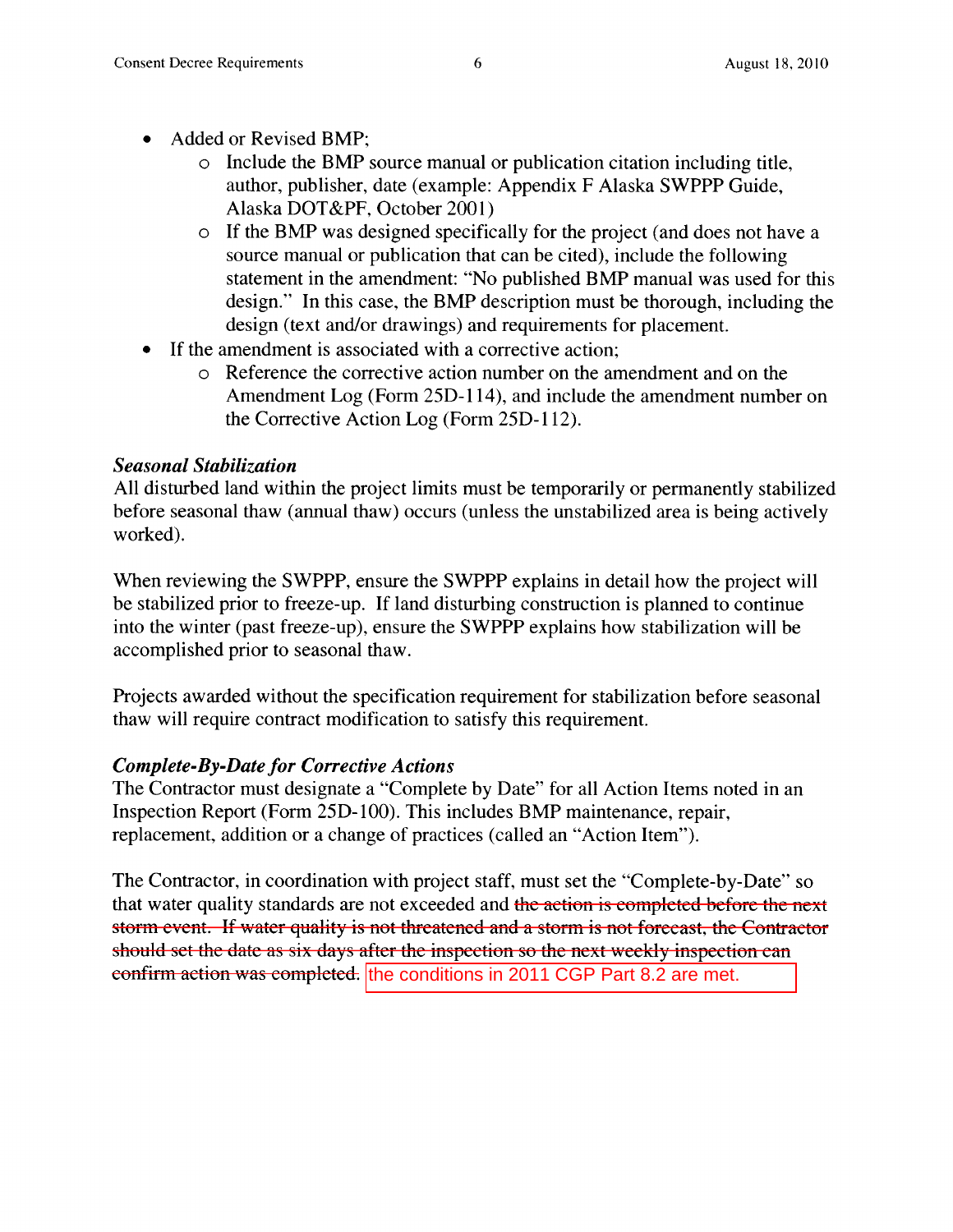In cases where the Contractor knows ahead of time that it will take longer to complete a Corrective Action (for example, if a supply must be ordered and shipped), a completion date more than six days after the inspection may be approved by the Project Engineer if both of the following conditions are met:

- Water quality standards will not be exceeded, and
- The corrective action will be completed before the next forecasted storm event

If an Action Item is not completed in time to meet the completion date or the two deadline requirements above, an incident of non-compliance must be entered in the Decree Compliance Reporting Database. Coordinate with the Regional Stormwater Specialist to enter the non-compliance report.

#### *Delayed Action Item Reports*

Complete a Delayed Action Item Report if an Action Item is not completed before the Complete-by-Date and the delay was reasonably justified.

A Delayed Action Item Report should not be completed every time a contractor misses a Complete-by-Date but is appropriate when the cause is out of Contractor's and DOT&PF's control. Examples include:

- weather is so severe that it would be dangerous to implement the Action Item,
- delivery of a necessary material is delayed due to independent freight transporters not meeting schedules, or
- a specific equipment is needed to complete the Action Item and the weather prohibits delivery of that equipment

DOT&PF staff per Form 25D-113 Instructions, dated 5/19/2011.

When a Delayed Action Item Report is warranted, the Project Engineer must complete it after consultation with a Regional Stormwater Specialist. In addition, the Project Engineer must provide a copy of the report for the Contractor to include in the SWPPP, and advise the Contractor to retain records that document the justification for the delay (such as purchase orders, weather reports).

# *Endangerment Reports*

If there is an instance of non-compliance with the CGP which might endanger health or the environment, the incident must be reported to the ADEC and the EPA by telephone within 24 hours of discovery. A follow-up written report is also due within five days.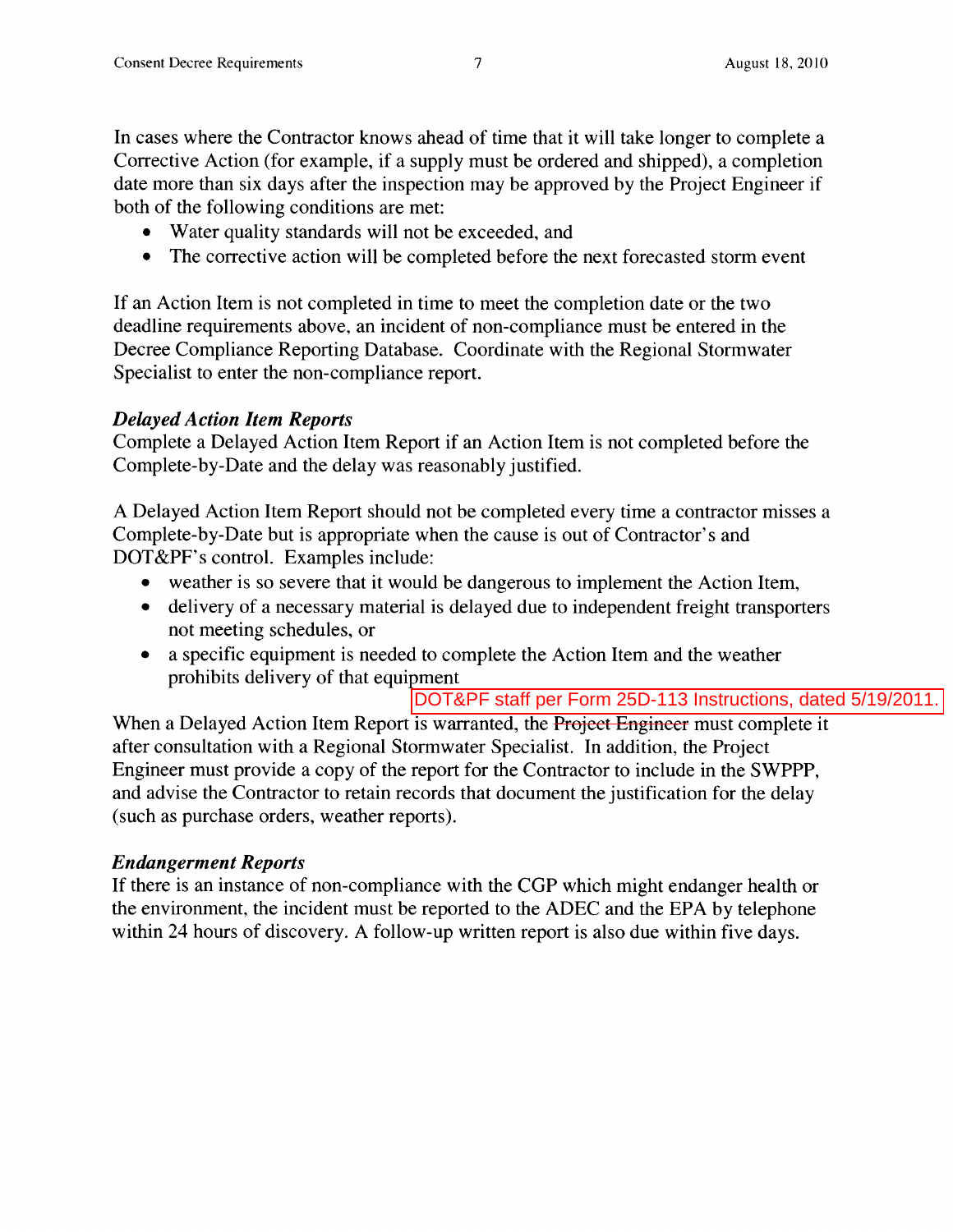The Project Engineer and Regional Stormwater Specialist should coordinate to determine if a CGP non-compliance event might endanger health or the environment. If there was a discharge to surface water that exceeded, or may have exceeded, applicable water quality standards, the event must be reported. Examples of reportable incidents include:

- any amount of discharge of petroleum product to surface water
- most discharges of sediment to surface water (if you can see it, it likely exceeds the water quality standard)
- slope failure (mudslide, landslide) that reaches surface water
- a sediment trap overflows with untreated (turbid) water

The Contractor must notify the Project Engineer immediatel y and the Project Engineer then notifies a Regional Stormwater Specialist. The Stormwater Specialist will make the oral and written reports on behalf of the Department. The Superintendent and Regional Stormwater Specialist must (electronically) co-sign the written report. The Contractor is required under their own permit conditions to make their own reports to regulatory agencies.

# *Notices of Intent*

Within seven days of filing CGP Notice of Intent (NOI) with the Alaska Department of Environmental Conservation (ADEC), send copies of DOT&PF's NOI to:

- U.S. Environmental Protection Agency (EPA), and
- Statewide Environmental Office.

If an NOI is filed with ADEC and DOT&PF does not submit a copy to EPA, or submits later than seven days, a Decree non-compliance event must be filed in the Decree Compliance Reporting Database.

Submission of copies to EPA and the Statewide Environmental Office are not required for NOI's filed with ADEC before August 18, 2010.

The addresses for submittals are:

- 1. Kristine Karlson NPDES Compliance Officer U.S. Environmental Protection Agency, Region 10 1200 Sixth Avenue, Suite 900, (OCE-133) Seattle, WA 98101 OR via email: karlson.kristine@epa.gov OR via fax: 206-553-1280
- 2. Statewide Environmental Manager Department of Transportation & Public Facilities P.O. Box 112500 3132 Channel Drive Juneau, AK 99811-2500 OR via email: amy.sumner@alaska.gov OR via fax: 907-465-2460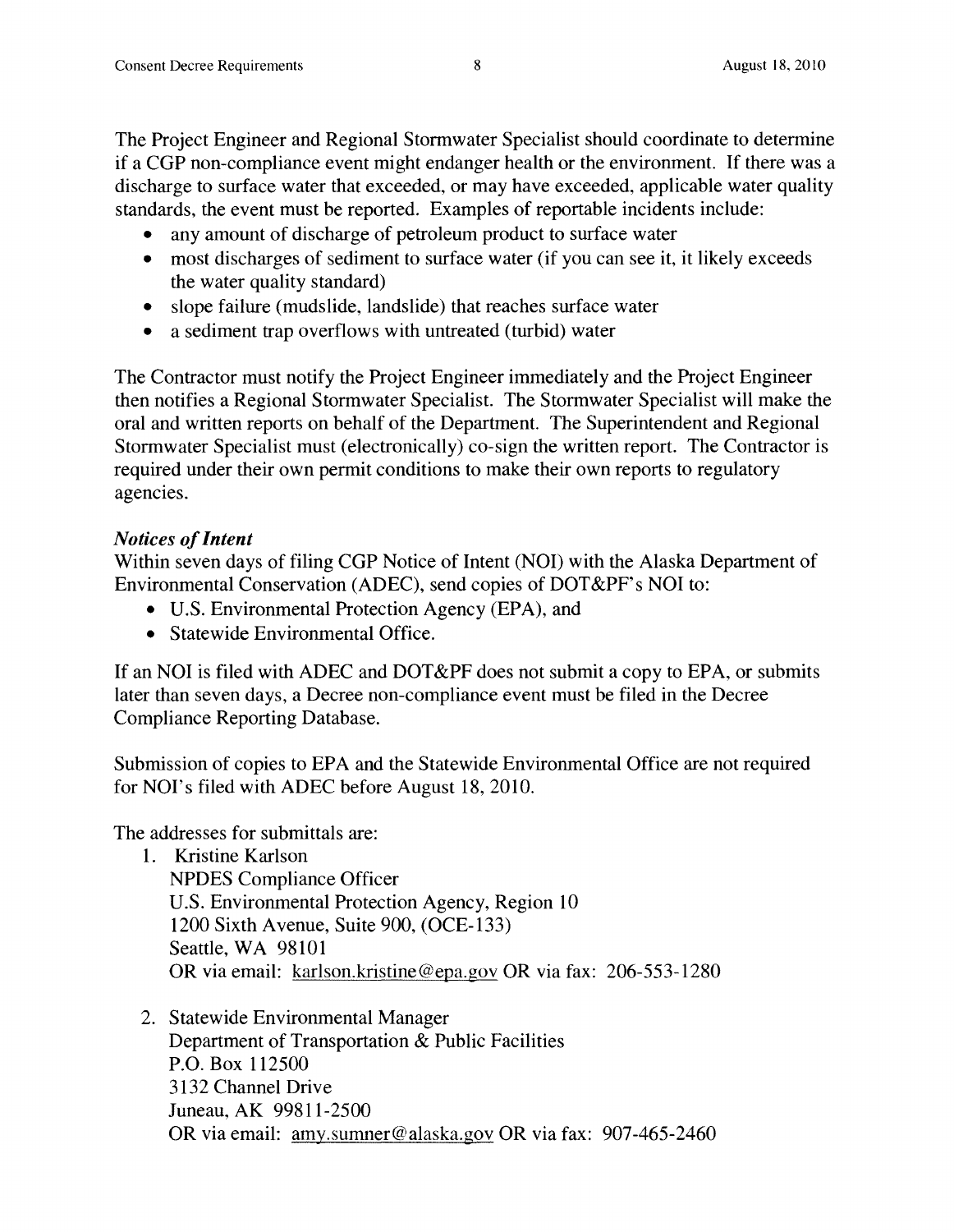#### *eDocs and Citrix Decree Compliance Reporting Database*

eDocs SWPPP Documents Electronic Storage;

Enter SWPPP documents (including reports, logs, forms, and other related CGP documents) into the eDocs system within one week of completing (approving, signing, or certifying) the documents. Refer to the online instructions for eDocs SWPPP documents data storage for a comprehensive list of documents to upload.

Citrix Decree Compliance Reporting Database;

Enter required project and personnel information into the database within one week of filing an NOI and within one week of any personnel changes on a project. Enter incidences of non-compliance within one week of identifying the incidence.

Guidance for eDocs is available online on the Statewide Environmental website.

#### *Qualify Assurance Reviews*

Perform Quality Assurance reviews of the SWPPP documents at the region office. Review a reasonable sampling of the documents and expand the reviews as necessary to address any reoccurring issues. Issues of Consent Decree non-compliance identified during QA review must be entered into the Citrix Decree Compliance Reporting Database.

#### *Updated SWPPP Forms*

Use the attached revised forms for SWPPP documentation. The Amendment and Corrective Action logs are revised to cross reference the corrective action and amendment. The training form is modified to remove the attendees' initials, and to added check boxes for "SWPPP Provisions or Conditions" and "Conducting Inspections" or "Inspections Reports".

The following forms are attached:

- SWPPP Amendment Log (Form 25D-114)
- SWPPP Corrective Action Log (Form 25D-112)
- SWPPP Training Log (Form 25D-125)

#### Distribution:

Kris Benson, Design and Engineering Standards, Statewide MS 2500 Janet L. Brown, P.E., Preconstruction Engineer, Northern Region MS 2550 Robert Campbell, P.E., Director, Design and Construction, Central Region MS 2525 Chuck Correa, P.E., Construction Chief, Southeast Region MS 2506 Art Dunn, Construction, Southeast Region MS 2506 Gary Eddy, P.E., Standard Specifications Engineer, Statewide MS 2500 Jim Green, P.E., Construction Standards Engineer, Statewide MS 2500